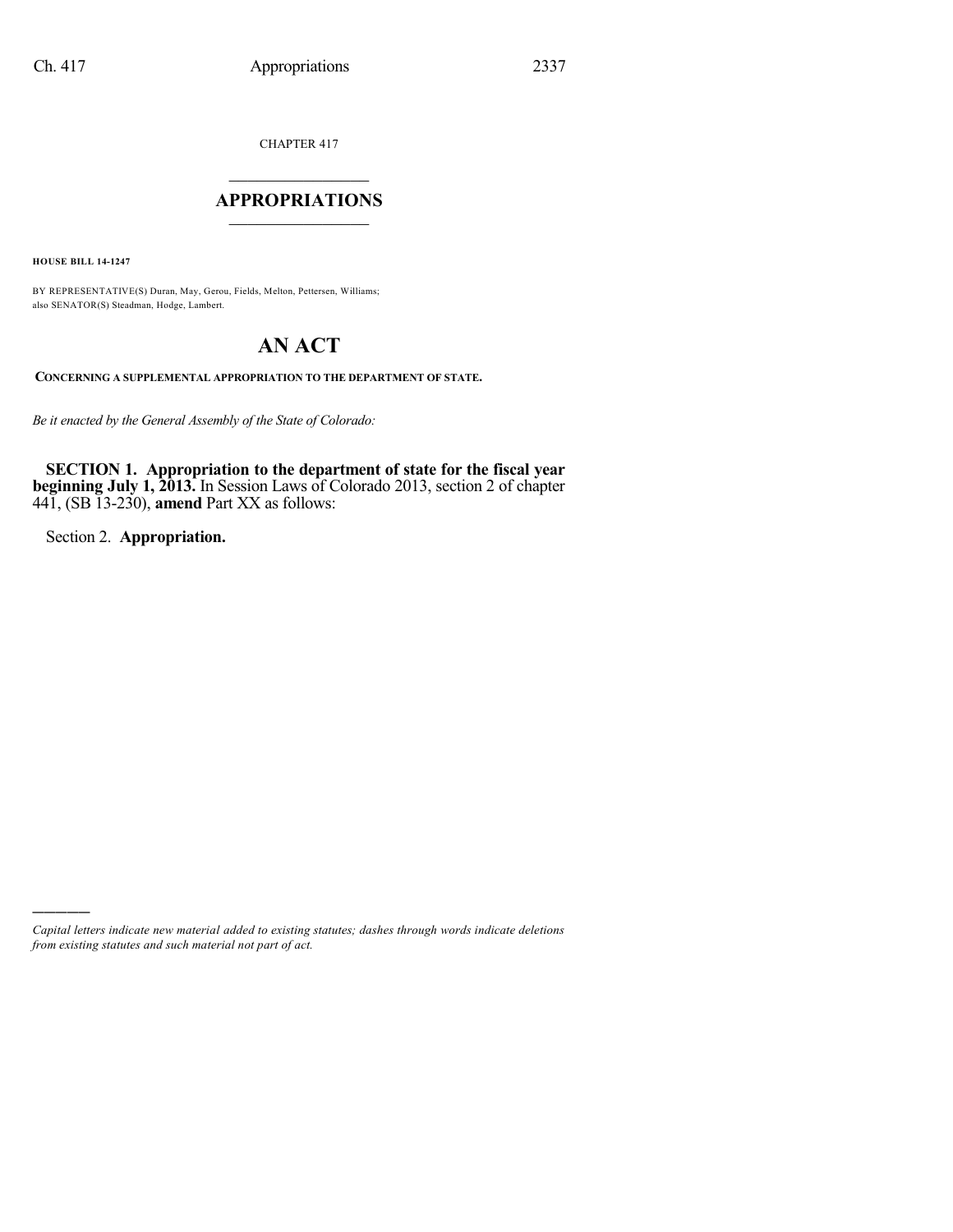## Ch. 417 Appropriations 2338

|                           |              | <b>APPROPRIATION FROM</b>     |                               |                             |                                       |                                |
|---------------------------|--------------|-------------------------------|-------------------------------|-----------------------------|---------------------------------------|--------------------------------|
| ITEM &<br><b>SUBTOTAL</b> | <b>TOTAL</b> | <b>GENERAL</b><br><b>FUND</b> | <b>GENERAL</b><br><b>FUND</b> | <b>CASH</b><br><b>FUNDS</b> | <b>REAPPROPRIATED</b><br><b>FUNDS</b> | <b>FEDERAL</b><br><b>FUNDS</b> |
|                           |              |                               | <b>EXEMPT</b>                 |                             |                                       |                                |

### **PART XX DEPARTMENT OF STATE**

### **(1) ADMINISTRATION**

| <b>Personal Services</b>         | 1,644,439    |  |
|----------------------------------|--------------|--|
|                                  | $(20.0$ FTE) |  |
| Health, Life, and Dental         | 873,433      |  |
| Short-term Disability            | 15,351       |  |
| S.B. 04-257 Amortization         |              |  |
| <b>Equalization Disbursement</b> | 298,569      |  |
| S.B. 06-235                      |              |  |
| Supplemental Amortization        |              |  |
| <b>Equalization Disbursement</b> | 269,542      |  |
| Salary Survey                    | 183,057      |  |
| Merit Pay                        | 114,631      |  |
| Workers' Compensation            | 14,078       |  |
| <b>Operating Expenses</b>        | 550,816      |  |
| Legal Services                   |              |  |
| for $7,118$ hours                | 648,307      |  |
| <b>Administrative Law</b>        |              |  |
| Judge Services                   | 31,136       |  |
|                                  |              |  |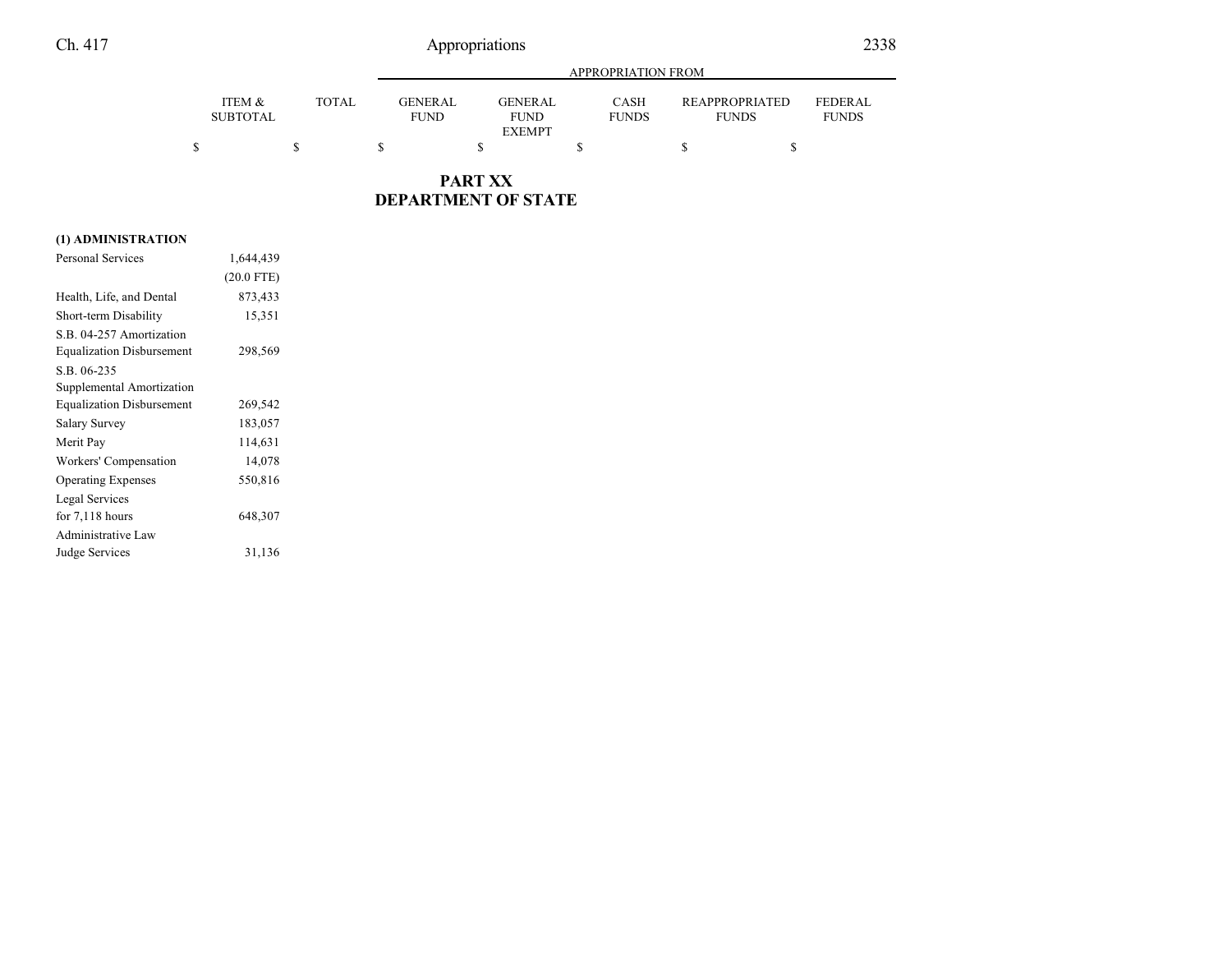| Purchase of Services            |         |           |                        |
|---------------------------------|---------|-----------|------------------------|
| from Computer Center            | 165,228 |           |                        |
| Colorado State Network          | 105,595 |           |                        |
| Payment to Risk                 |         |           |                        |
| Management and                  |         |           |                        |
| <b>Property Funds</b>           | 40,676  |           |                        |
| Vehicle Lease Payments          | 3,345   |           |                        |
| Leased Space                    | 641,271 |           |                        |
| <b>COFRS</b> Modernization      | 40,140  |           |                        |
| Information                     |         |           |                        |
| <b>Technology Security</b>      | 2,787   |           |                        |
| <b>Indirect Cost Assessment</b> | 107,012 |           |                        |
| Discretionary Fund              | 5,000   |           |                        |
|                                 |         | 5,754,413 | 5,754,413 <sup>a</sup> |

<sup>a</sup> Of this amount, \$5,665,879 shall be from the Department of State Cash Fund created in Section 24-21-104 (3) (b), C.R.S. and \$88,534 shall be from indirect cost recoveries from the Federal Elections Assistance Fund created in Section 1-1.5-106 (1) (a), C.R.S.

| (2) INFORMATION TECHNOLOGY SERVICES |                      |  |  |  |  |
|-------------------------------------|----------------------|--|--|--|--|
| Personal Services                   | <del>5,683,326</del> |  |  |  |  |
|                                     | 5,294,470            |  |  |  |  |
|                                     | $(35.0$ FTE)         |  |  |  |  |
| <b>Operating Expenses</b>           | 605,162              |  |  |  |  |
| Hardware/Software                   |                      |  |  |  |  |
| Maintenance                         | 1,569,370            |  |  |  |  |
| Information Technology              |                      |  |  |  |  |
| Asset Management                    |                      |  |  |  |  |
|                                     |                      |  |  |  |  |

Ch. 417 Appropriations 2339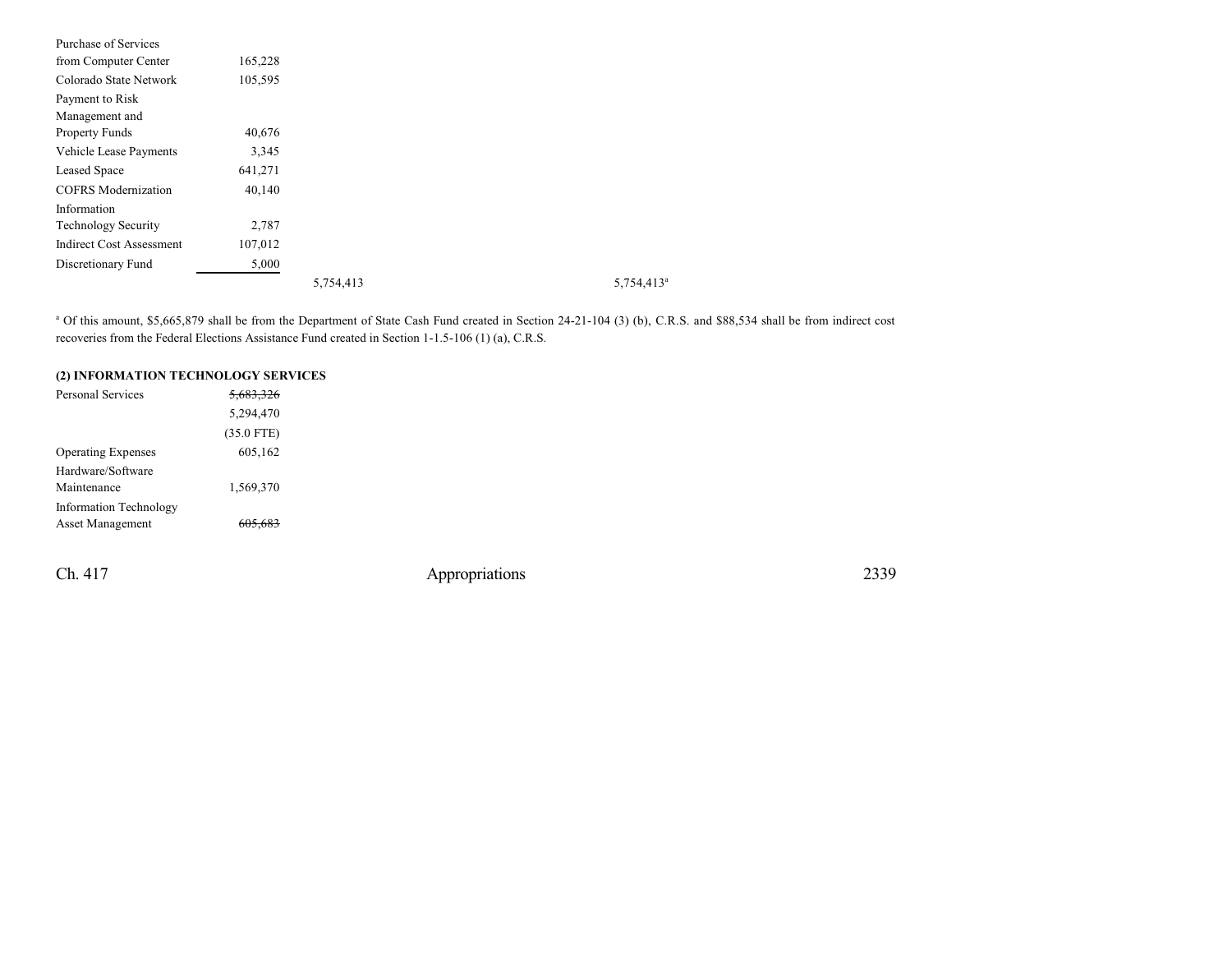## Ch. 417 Appropriations 2340

|                           |              |                               |                                                | <b>APPROPRIATION FROM</b> |                                       |                         |
|---------------------------|--------------|-------------------------------|------------------------------------------------|---------------------------|---------------------------------------|-------------------------|
| ITEM &<br><b>SUBTOTAL</b> | <b>TOTAL</b> | <b>GENERAL</b><br><b>FUND</b> | <b>GENERAL</b><br><b>FUND</b><br><b>EXEMPT</b> | CASH<br><b>FUNDS</b>      | <b>REAPPROPRIATED</b><br><b>FUNDS</b> | FEDERAL<br><b>FUNDS</b> |
| \$                        | S            | \$                            | \$                                             | \$                        | S                                     | \$                      |
| 943,183                   |              |                               |                                                |                           |                                       |                         |
|                           | 8,463,541    |                               |                                                | $8,463,541$ <sup>a</sup>  |                                       |                         |
|                           | 8,412,185    |                               |                                                | $8,412,185^a$             |                                       |                         |

a This amount shall be from the Department of State Cash Fund created in Section 24-21-104 (3) (b), C.R.S.

| (3) ELECTIONS <b>DIVISION</b> DIVISION <sup>62a</sup> |              |           |                          |
|-------------------------------------------------------|--------------|-----------|--------------------------|
| Personal Services                                     | 1,962,427    |           | 1,962,427 <sup>a</sup>   |
|                                                       | $(32.0$ FTE) |           |                          |
| <b>Operating Expenses</b>                             | 149,299      |           | $149,299$ <sup>a</sup>   |
|                                                       | 199,299      |           | 199,299 <sup>c</sup>     |
| Help America                                          |              |           |                          |
| Vote Act Program                                      | 349,222      |           | $349,222(I)^{b}$         |
| Local Election                                        |              |           |                          |
| Reimbursement                                         | 2,004,036    |           | $2,004,036$ <sup>a</sup> |
|                                                       | 2,504,036    |           | $2,504,036^{\circ}$      |
| Initiative and Referendum                             | 150,000      |           | 150,000 <sup>a</sup>     |
|                                                       |              | 4.614.984 |                          |
|                                                       |              | 5,164,984 |                          |

a These amounts shall be from the Department of State Cash Fund created in Section 24-21-104 (3) (b), C.R.S.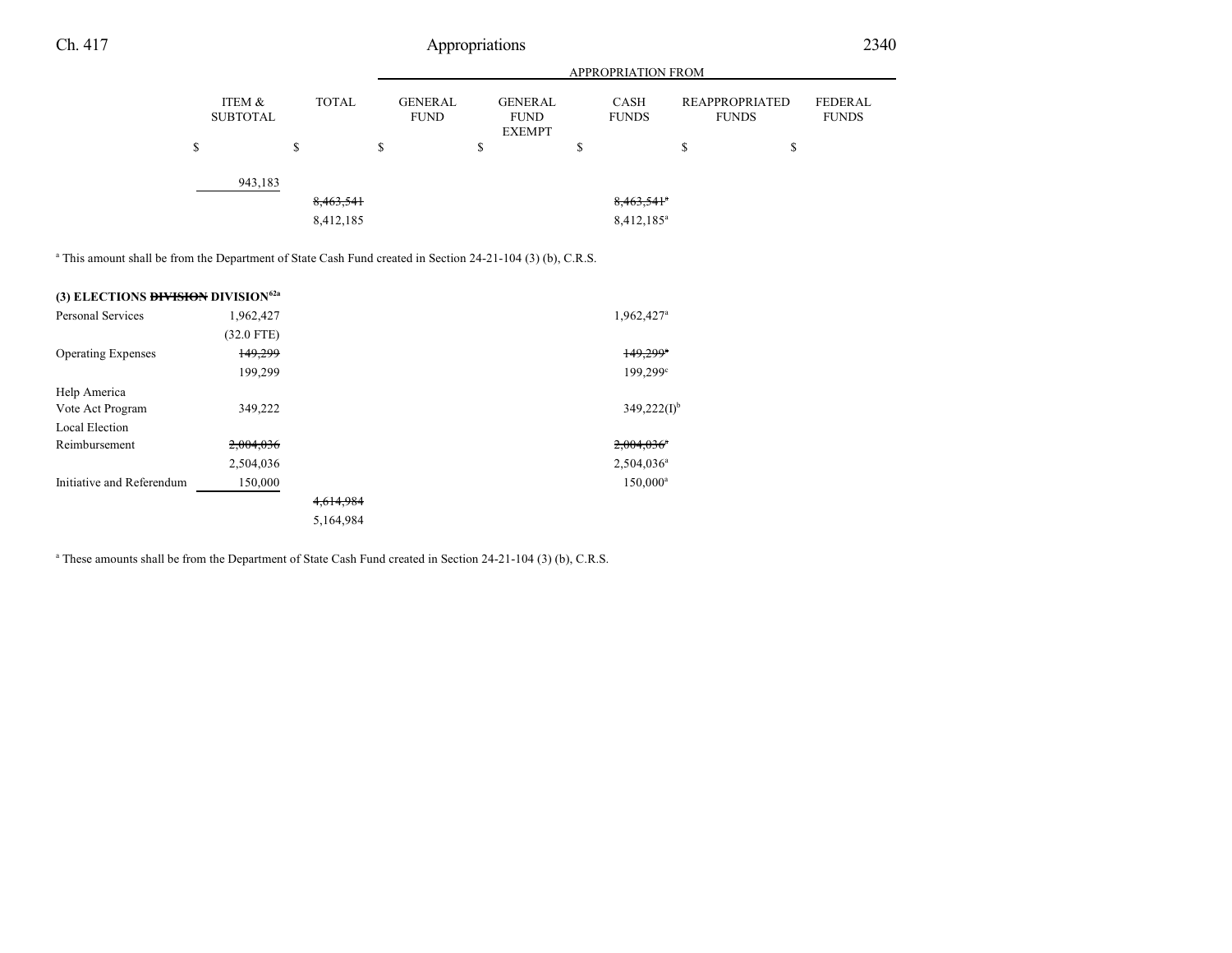<sup>b</sup> This amount shall be from the Federal Elections Assistance Fund created in Section 1-1.5-106 (1) (a), C.R.S. Moneys from the Federal Elections Assistance Fund are continuously appropriated and are included for informational purposes only. Appropriations from the Federal Elections Assistance Fund do not constitute fiscal year spending for the purposes of Section 20 of Article X of the State Constitution.

 $^{\rm c}$  Of this amount, \$149,299 shall be from the Department of State Cash Fund created in Section 24-21-104 (3) (b), C.R.S., and \$50,000 shall be from a GRANT FROM THE PEW FOUNDATION CENTER ON THE STATES FOR ELECTION ADMINISTRATION IMPROVEMENT.

#### **(4) BUSINESS AND LICENSING DIVISION**

| Personal Services         | 2,376,946    |           |               |
|---------------------------|--------------|-----------|---------------|
|                           | $(48.0$ FTE) |           |               |
| <b>Operating Expenses</b> | 163,000      |           |               |
|                           |              | 2,539,946 | $2,539,946^a$ |

a This amount shall be from the Department of State Cash Fund created in Section 24-21-104 (3) (b), C.R.S.

#### **TOTALS PART XX**

| (STATE) | \$21,372,884 | \$21,372,884"             |
|---------|--------------|---------------------------|
|         | \$21,871,528 | \$21,871,528 <sup>a</sup> |

a Of this amount, \$349,222 contains an (I) notation.

**FOOTNOTES** – THE FOLLOWING STATEMENTS ARE REFERENCED TO THE NUMBERED FOOTNOTES THROUGHOUT SECTION 2.

62a DEPARTMENT OF STATE, ELECTIONS DIVISION -- IT IS THE INTENT OF THE GENERAL ASSEMBLY THAT \$110,000 GENERAL FUND APPROPRIATED TO THE GOVERNOR'S OFFICE OF INFORMATION TECHNOLOGY SHALL BE FOR A PROGRAM MANAGER TO ASSIST THE DEPARTMENT OF STATE WITH THE WEB-BASED UPGRADE TO THE STATEWIDE VOTER REGISTRATION SYSTEM (SCORE).

Ch. 417 Appropriations 2341